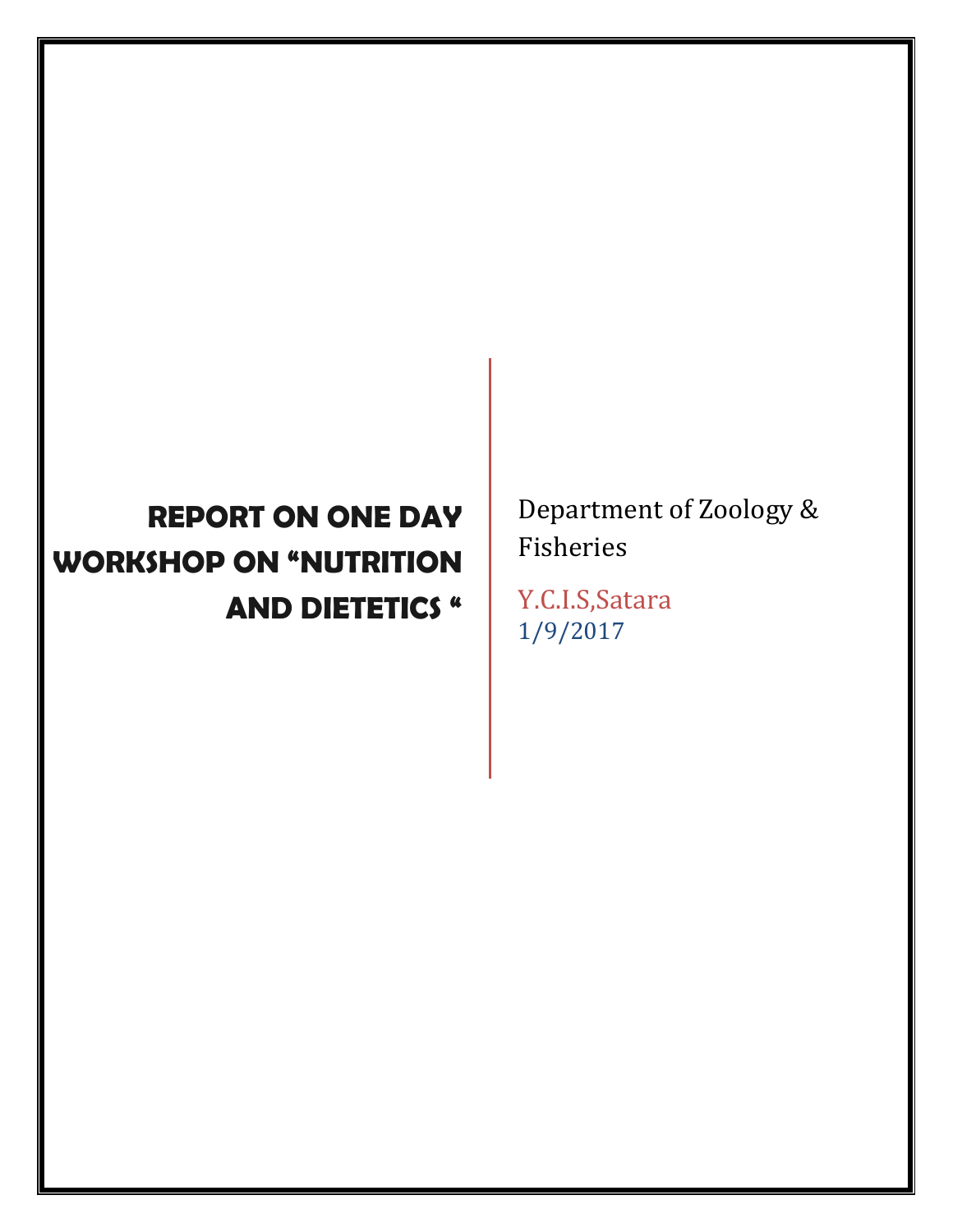## **A report on**

## **One day workshop on "Nutrition and Dietetics"**

An one day workshop on Nutrition and Dietetics was organized by Department of Zoology And fisheries on  $1<sup>st</sup>$  September 2017. The beneficiaries for this workshop was total 312 students from B.Sc I to Msc II students of zoology department .The workshop was inaugurated by the hands of Principal Dr. K.G .Kanade in the presence of honourable Resource Persons Dietitian Deepali Kholgade and Mr.suyash Bhandari from Pune , Head of the department Dr.V.Y Deshpande ,and all the teaching staff members of the department and students .



After inauguration ,lecture was first delivered by Dt.Deepali Kholgade who is a certified diabetic educator ,working in CIPLA as Pune Head Nutritionist .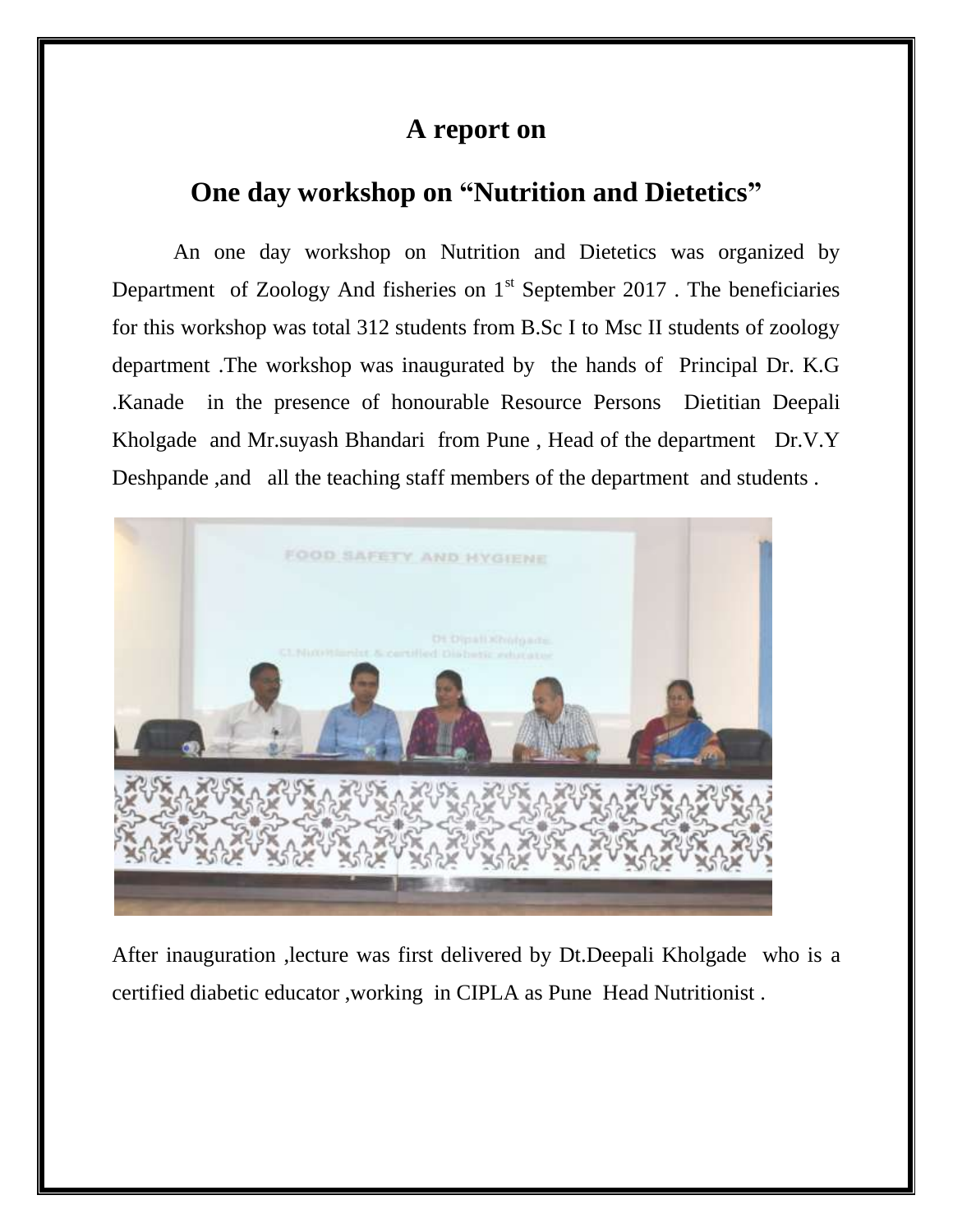

.She delivered her talk on topic "Food Safety and Hygiene" .In which she explained all the food safety techniques ,ways of keeping good habits about the personal diet by keeping a proper balanced diet .Also she explained how to identify food adulteration by giving homemade ideas to identify whether the food I adulterated or not and lastly explained the information about the maintaineneance about food hygiene which plays very important role in ones nutrition .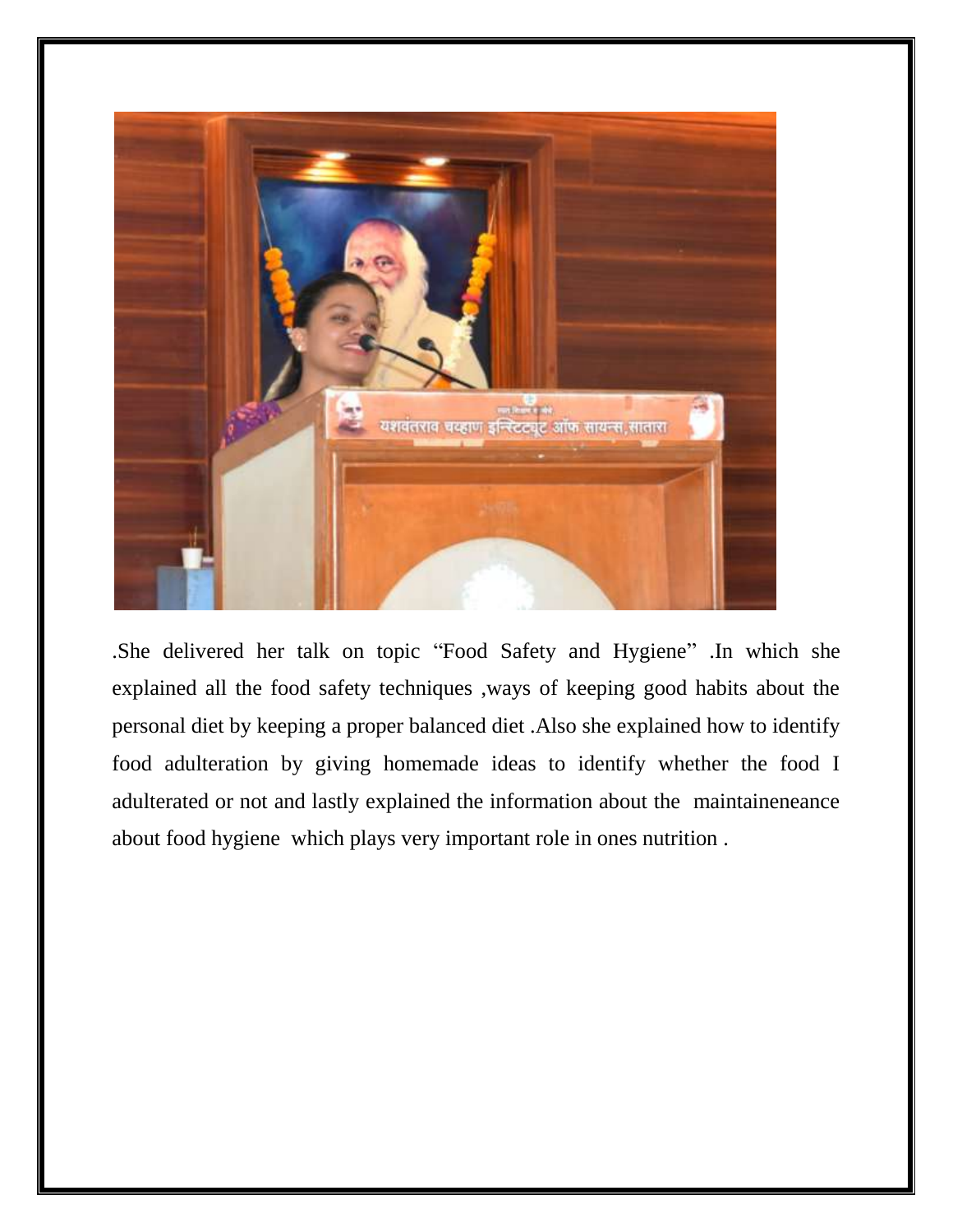

Next lecture was delivered by Mr.Suyash Bhandari who is a Holistic lifestyle coach check institute from U.S ,and a certified clinical and sport nutritionist .He delivered his talk on Nutrition and Diet Therapy

In which he explained the goals and objectives of nutrition and diet therapies by defining the nutrition and diet in very simple terms .Also he gave information about the sources of protein ,fats and carbohydrate ,and its daily requirement in normal and abnormal conditions ,and their importance in maintaining the balanced